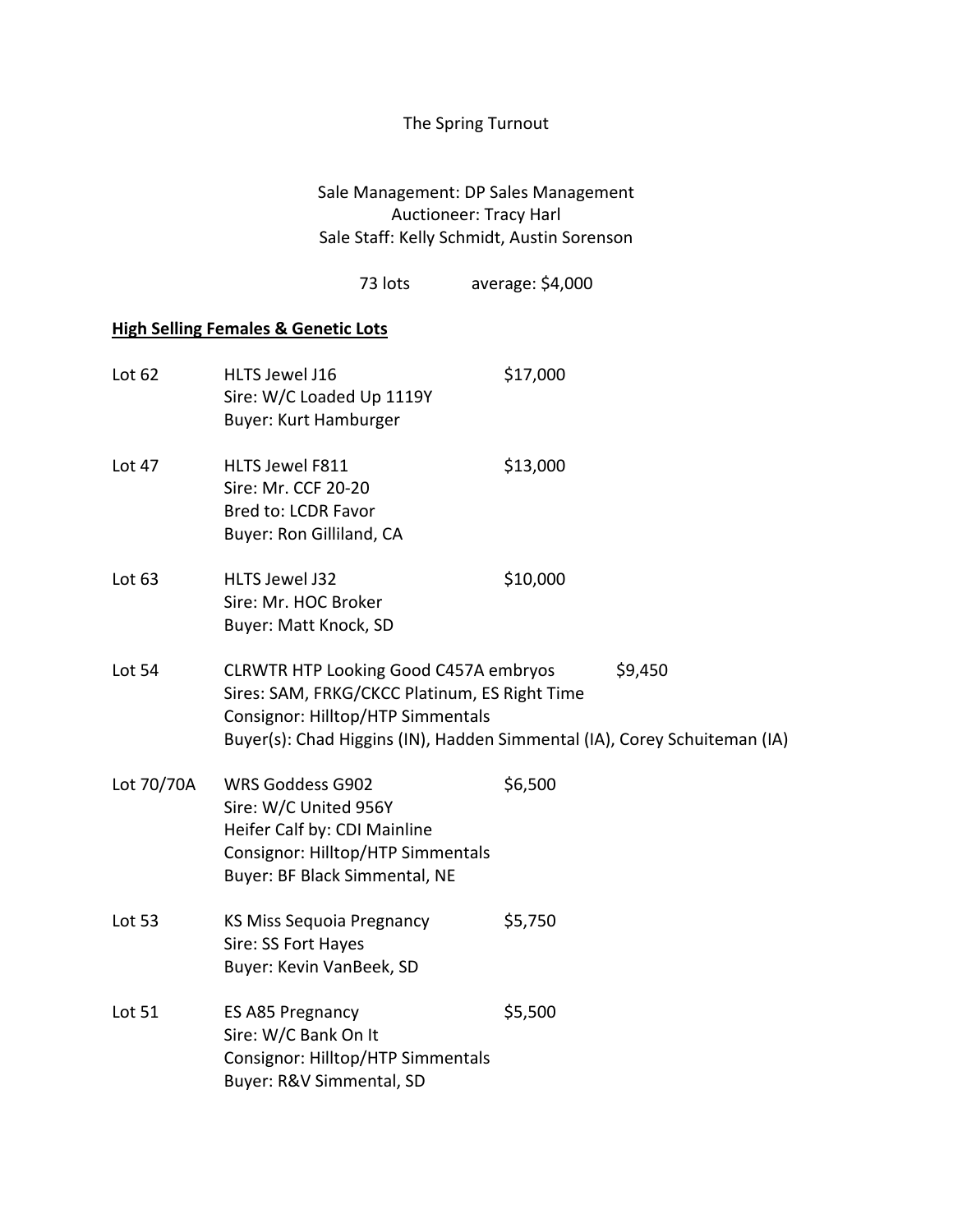| Lot 49                             | SS Windchime E17<br>Sire: W/C Loaded Up<br>Consignor: Sloup & Buch Simmentals<br>Buyer: Hilltop Simmentals, SD          | \$5,000  |
|------------------------------------|-------------------------------------------------------------------------------------------------------------------------|----------|
| Lot 52                             | <b>EKHCC Red Jewel pregnancy</b><br>Sire: W/C Loaded Up 1119Y<br>Buyer: Bill Sloup, NE                                  | \$4,750  |
| Lot 61                             | HLTS/HTP Alley J12<br>Sire: FHEN Halftime A127<br>Consignor: Hilltop/HTP Simmentals<br>Buyer: Louwerse Cattle Co., SD   | \$4,500  |
| Lot 66/66A                         | <b>HLTS Ms Main Event H166</b><br>Sire: TJ Main Event<br>Heifer Calf by: W/C Executive 187D<br>Buyer: Kevin VanBeek, SD | \$4,250  |
| Lot 47A                            | HLTS Jewel F811 pregnancy<br>Sire: ES Right Time<br>Buyer: Ron Gilliland, CA                                            | \$4,250  |
| <b>High Selling Bulls</b><br>Lot 1 | <b>HLTS Executive Order H002</b><br>Sire: WHF Executive Order E39<br>Buyer: Corey VanHorn, MO                           | \$10,500 |

| Lot $2$  | <b>HLTS Pinnacle J107</b><br>Sire: W/C Pinnacle E80<br>Buyer: Kevin VanBeek, SD     | \$6,500 |
|----------|-------------------------------------------------------------------------------------|---------|
| Lot $3$  | HLTS Mr 20/20 J115<br>Sire: MR. CCF 20-20<br>Buyer: Nick OConnell, SD               | \$6,500 |
| Lot $25$ | <b>HLTS Finish Line H058</b><br>Sire: TJ Finish Line 786F<br>Buyer: Tony Fryman, KY | \$5,800 |
| Lot 18   | <b>THSF Precise H417</b><br>Sire: THSF Mr. Precise 456P                             | \$5,750 |